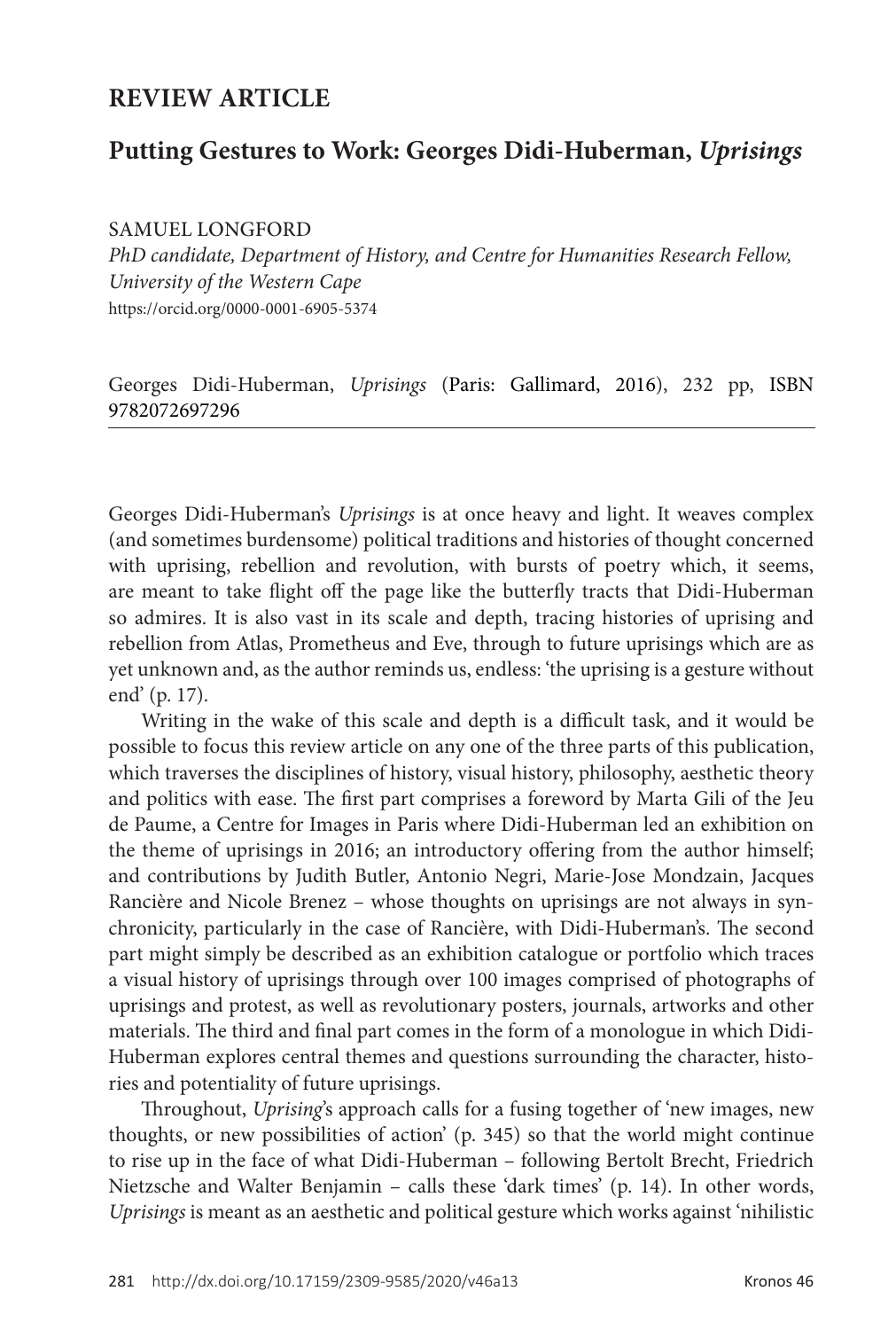submission' and hopes to offer a means through which to keep open our 'horizon of expectation', to imagine alternatives to the violent worlds in which we live, and to put the gestures and desires of past uprisings to work today (p. 15).

In keeping with this approach, which calls for an opening rather than a closing down of thought, discourse and action, it seems counter-productive and even insincere to attempt a conclusive or extensive summary of the book's arguments. Instead, what I offer are a number of interconnected routes through which we might approach *Uprisings*, in order to put it to work today, and, more importantly, to put it to work in the global South.

#### **Histories of Uprising: An 'Atlas of Conflicts'**

To use Didi-Huberman's own words, *Uprisings* might firstly be read as an 'atlas of conflicts' (p. 292) and a meditation on the historical (and future) necessity of uprisings, rebellion and revolt. In other words, it is a text that attempts to trace the contours, desires and gestures of past struggles so that an 'I', a 'we', 'a people', might continue to resist in the face of racism, fascism and state violence. In this sense, *Uprisings* is fundamentally for and with the other, those whom Herbert Marcuse described in *One-Dimensional Man* as the 'substratum of the outcasts and outsiders, the exploited and the persecuted of other races and colors, the unemployed and the unemployable.<sup>1</sup>

This is why Didi-Huberman's first question is 'what fate awaits people when we start to confuse the foreigner with the enemy?' (p. 13). Or, in a different time and space, what happens when Zimbabweans, Mozambiquans or Somalians, for example, are confused as enemies of the South African people? This is also why Didi-Huberman begins *Uprisings* with 13,000 refugees in Idomeni, Greece, who in 2016 were (and still are) fleeing conflicts in the Middle East and on the African continent. Tracing their struggle for 'minimum hospitality' in Europe today to the struggles of Cuban students in 1956 against Cuban dictator Fulgencio Batista, the Black Panthers in the US (1960s), the rebelling sailors of Eisenstein's film *Battleship Potemkin*  (1925), and the allegorical struggles of Atlas, Prometheus and Eve*,* Didi-Huberman suggests that the whole world is and always has been rising up, and that this rising – interpreted by the author as an expression of our desire for freedom – is intrinsic to human behaviour. As he puts it, following Albert Camus, 'I rebel – therefore we exist' (p. 319).

But what, Didi-Huberman asks, makes a people rise up? And what are an uprising's rhythms? To begin to answer these questions, Didi-Huberman turns to mourning, suggesting that 'loss, which overwhelms us initially, can also, thanks to a game, a gesture, a thought, or a desire, make the world rise up entirely; and this is the principle force of uprisings' (p. 290). The key reference for Didi-Huberman here is Sigmund Freud's text on mourning and melancholia,<sup>2</sup> which makes a distinction

<sup>1</sup> H. Marcuse, *One-Dimensional Man* (Boston: Beacon Press, 1964), 342.

<sup>2</sup> S. Freud, 'Mourning and Melancholia', in *A General Selection from the Works of Sigmund Freud*, J. Riviere (trans.) (New York: Doubleday Anchor Books, 2004), 15–100.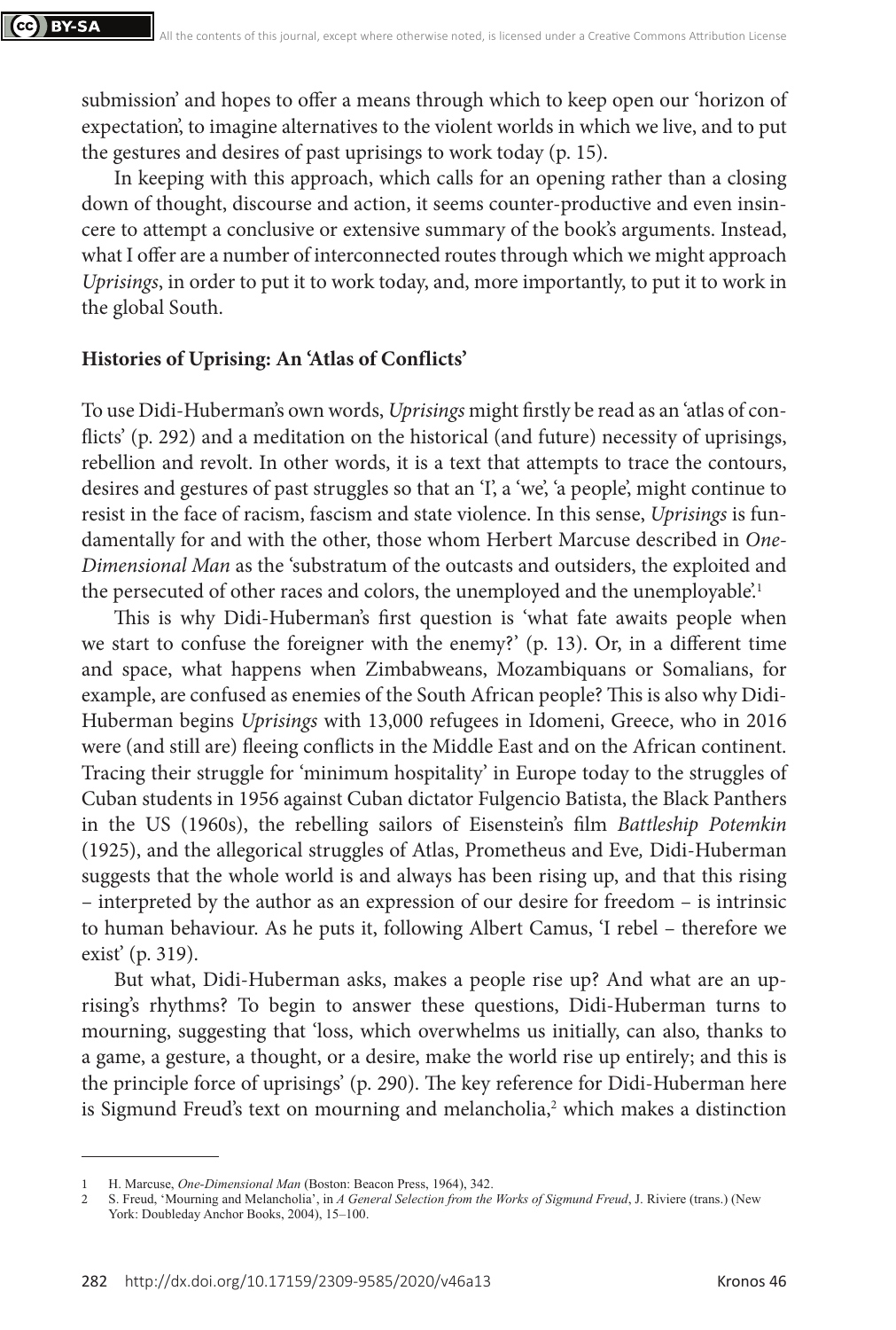between mourning, as a necessary process through which we let go of the lost object of our desires, and melancholia, which Freud, in this early paper, saw as 'a hallucinatory wish-psychosis' (p. 295). However, 'Freud did not yet imagine, in this text, that the "struggle" when faced with loss might *create* a new reality corresponding to desire rather than *undergoing* a vain hallucinatory satisfaction of this same desire' (p. 295, emphasis in the original). In short, as I read it, Didi-Huberman suggests that far from 'letting go', 'moving on' and reconciling with the past, loss itself puts the world into motion. We do not necessarily have to let go of the lost object before we can 'move forward'. Or, in Didi-Huberman's own words, '[w]e cannot bring back someone's dead mother. But we can, perhaps, rebel against some of the constraints of the world that killed her' (p. 295).

This reading of Freud's seminal text is not primarily concerned with the individual who suffers loss. For Didi-Huberman, it is a deeply political question that enables him to engage with the processes through which a people collectively rise up in the face of loss, and, it seems, more importantly, how they put their desires for the lost object (freedom, democracy, etc.) to work today. But what of the violent uprising? In the face of 'Western bourgeois societies' that 'seem to speak…with one voice to "condemn all violence"', except the type carried out in the name of nation-states, is it possible to argue for a 'human violence that could be said to be "just" in the ethical sense, rather than "legitimate" in the legal sense?' (p. 365). Following Benjamin, Hannah Arendt and to a lesser extent Frantz Fanon, Didi-Huberman answers this last question in the affirmative, and in the process argues that uprisings are not only desirable and necessary, they are also inevitable. As Mondzain puts it in her contribution to the publication: 'The insurrectional uprising is a revolutionary energy without which there could be no order other than bureaucratic dictatorship' (p. 56).

Didi-Huberman further argues that '[t]here is no single scale for uprisings: they can go from the tiniest gestures of retreat, to the most gigantic gesture of protest' (p. 16). They can also take multiple forms, and are perceivable in an artwork, a word, a scream, a discourse, an ethics, or a single gesture made by an unknown individual. The point for Didi-Huberman, though, is not scale but intent. For example, '[i]t often happens that the crowds dance in a unanimous movement under the baton of a dictator. But it happens too…that an uprising of the masses could be at the same time fully liberating and innocent' (p. 325). It is, then, important to be able to distinguish between movements of a people that coalesce around certain institutions and nodes of power, and the uprisings of a people that struggle against those same institutions. By insisting on this distinction, Didi-Huberman offers a means through which to undermine normative understandings of protest and revolt today, and to differentiate between the type of violence employed by the state (a manifestation of state *power*) and the violence which often accompanies protest and revolt (the rising of a people's *potency*).

Having said this, it is important to stress that *Uprisings* is not a utopian text. It is as much a pragmatic warning about the processes through which a people's potency becomes a struggle for power, as it is a political thesis that calls forth the uprising and the 'great refusal'. To quote Mondzain once more, uprisings for Didi-Huberman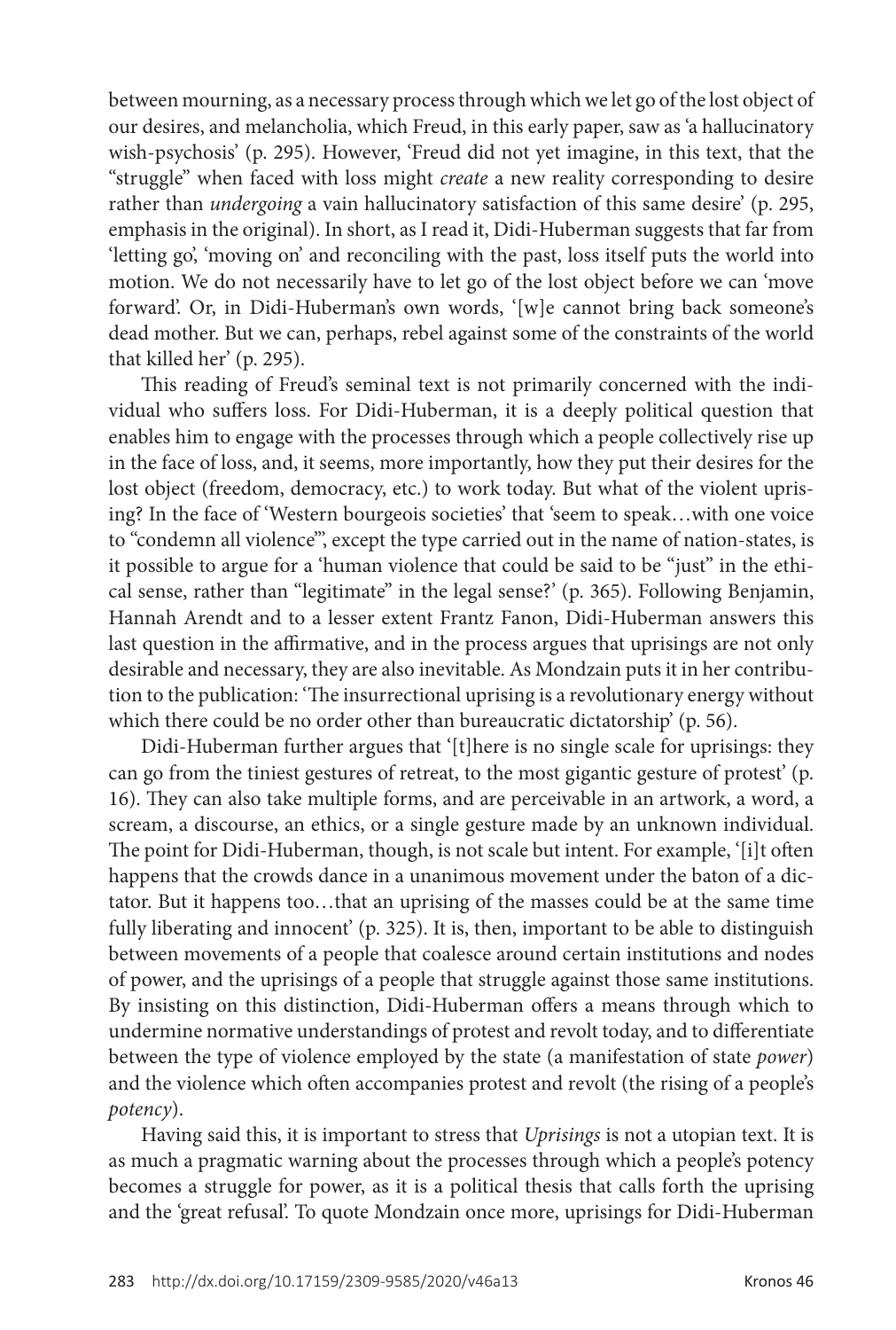represent both 'the best and worst of things' (p. 56), on the one hand, because they are corporeal manifestations of a people's desire for freedom, and, on the other, to quote Michel Foucault, because they 'will always risk falling back into the rut' (p. 331) and betraying the revolutionary potential of a people. This attentiveness to the 'unavoidable tragedy of human culture' (p. 307) is what animates Didi-Huberman's work, and is what, for the author of this review, makes it both a burdensome and uplifting text: burdensome because Didi-Huberman actively inherits and passes on a debt, an ethics and a (non-utopian) politics of struggle, and uplifting because he offers gestures of resistance and hope so that an 'I', a 'we', a people might continue to struggle in the face of these dark times.

### **A Politics and Ethics at Work: Images in Spite of All**

Secondly, I read *Uprisings* as a poetic and political call to continue to work, to imagine, to think and to act in spite of all. As Didi-Huberman puts it, '[o]ur cries come in thousands of different forms. One form is the book' (p. 345). Another is the artist Didi Michaux's 'clamors of India ink, uprisings of forms, riots of graphic signs, public demonstrations of beings that we would hitherto not have noticed…' (pp. 310–11). Yet more examples are provided, such as Georges Bataille's meditation on 'the most profound revolution' being 'an experience in which time itself becomes "unhinged"' (p. 318) or Maurice Blanchot's joy in observing that the May 1968 uprising in France 'allowed everyone, without distinction of class, age, gender, or culture, to befriend the first person that they saw, as though with a loved one, precisely because he was an unknown familiar' (p. 357). The point, for Didi-Huberman, it seems, is that the historian's or poet's duty is something similar to Antonio Gramsci's notion of the organic intellectual: to be with 'the people', to give expression to or mediate their desires, and to articulate their gestures toward freedom.

This call is repeated by Didi-Huberman in *Images in Spite of All*, 3 which focuses on a series of photographs that were smuggled out of Auschwitz by members of the Sonderkommando (Jewish prisoners who were responsible for operating Auschwitz's machinery of mass destruction). In this book, Didi-Huberman forcefully argues that the historian is indebted to those who died during the Holocaust, and 'to the words and images that certain prisoners snatched, for us, from the harrowing Real of their experience?<sup>4</sup> And this indebtedness means that '[w]e are obliged to that oppressive imaginable'.<sup>5</sup> Didi-Huberman, in other words, urges the historian not to shy away from the Real of Auschwitz, both so that the Holocaust and all victims of mass violence are not forgotten and so that we are attentive to the reality that the Holocaust was and still is possible.

Didi-Huberman goes on to argue that these particular photographs, taken in haste and thus only showing a hint or a blur of what was happening at Auschwitz,

<sup>3</sup> G. Didi-Huberman, *Images in Spite of All: Our Photographs from Auschwitz* (Chicago: University of Chicago Press, 2008).

<sup>4</sup> Ibid., 3.

Ibid.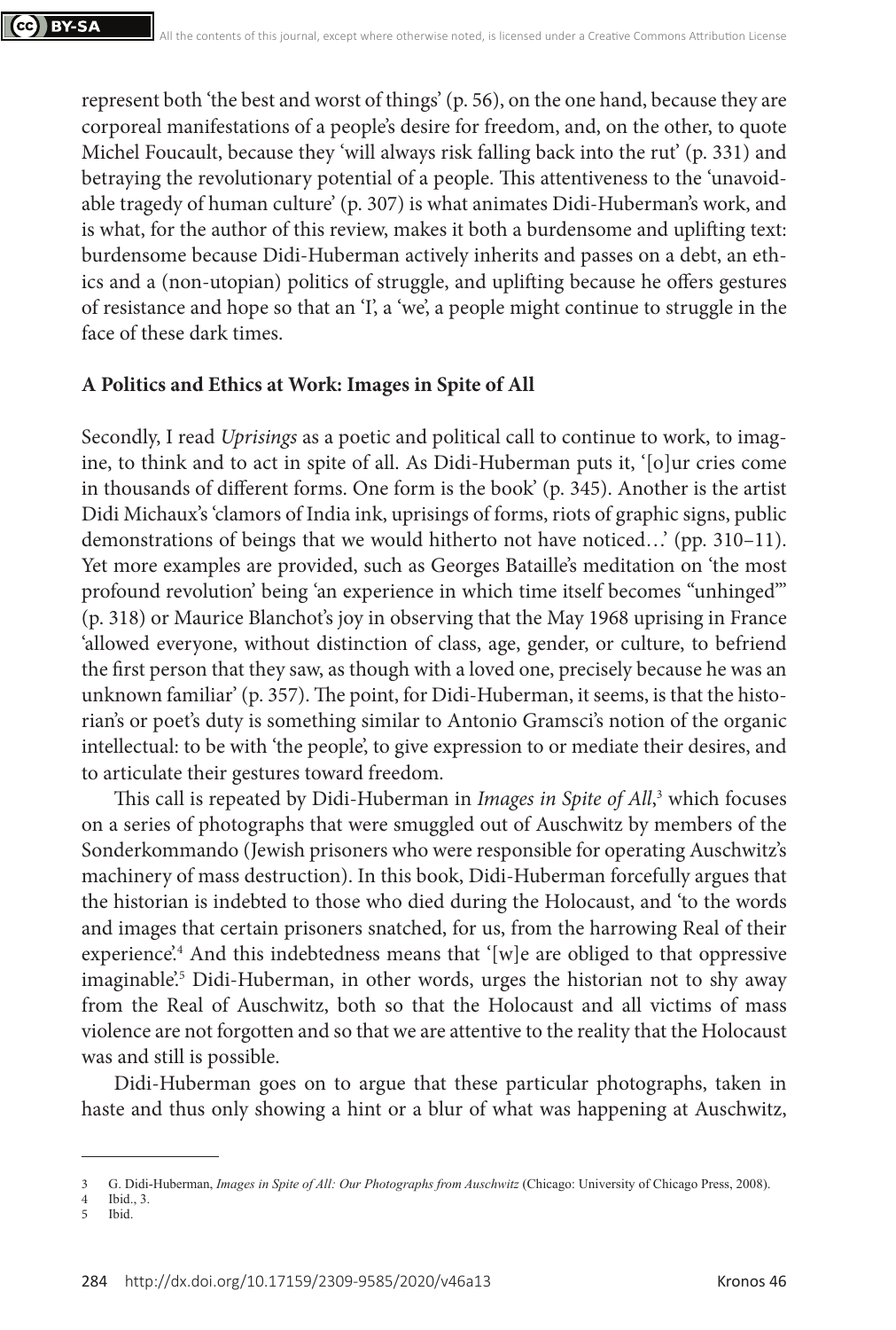nevertheless have the ability 'to curb the fiercest will to obliterate'.6 They work against the Final Solution's attempt to eradicate all Jews, gypsies, homosexuals and political opponents, and to eradicate our memory of the Holocaust itself. In *Uprisings*, Didi-Huberman suggests that such images, like memory, glow or burn in spite of all. They survive and transmit our gestures, which in turn have the 'capacity to make tangible the very dynamics of real or imagined uprisings', such as those carried out by the Sonderkommando in the face of certain death (p. 307).

Yet photography, the author demonstrates, also functions as a medium through which to blur as well as to reveal. Didi-Huberman, then, is attentive to the ways in which photography can have both an illuminating effect and an obscuring one. For him, photography is a medium of overexposure and underexposure. As he puts it in *Images in Spite of All*:

[W]e often ask too much or too little of the image. Ask too much of it – 'the whole truth' for example – and we will quickly be disappointed…Or else we ask too little of the images: by immediately relegating them to the sphere of simulacrum...we exclude them from the historical field as such.<sup>7</sup>

This tension between the overexposure and underexposure of images is central to the author's dialectical method and is perhaps best highlighted by his discussion in *Uprisings* of Aby Warburg's *Pathosformeln*. According to Didi-Huberman, 'Warburg forged the notion of *Pathosformeln* – or pathos formula – to account for the survival of gestures throughout the duration of human culture.' Gestures, he continues, 'are inscribed in history' and in images: 'they make up the traces…of the unconscious at work in the infinite dance of our expressive movements' (p. 302). Furthermore, '[t]o make the world rise up we need gestures, desires, and depths' (p. 299), and Warburg's cartographies of human experience point toward the ways in which 'gestures have a remarkable ability to reverse or overturn' (p. 305). Put another way, like photography's remarkable ability to reveal the unseen, to question established truths, and to invert meaning through the blur and the cut, gestures have the ability to move the world and 'a people' in new, potentially liberatory ways, and to forge new modes of thought which had previously been 'lost' to history.

This method of historical and visual production is reproduced in the second part of *Uprisings*, which offers a visual atlas of conflicts, and a kaleidoscopic vision of the whole world rising up and in motion. Alone, each image (or gesture) might be read as a particular example of revolutionary art, or of specific political movements and revolutionary events. However, together they produce a vision of an endless, collective scream, a gesture toward freedom, which is meant, it seems, to both trace the histories, gestures and often tragic character of uprisings, and to put the world as we know it into motion. Indeed, rather than a static catalogue of individual images as

<sup>6</sup> Ibid., 23.

<sup>7</sup> Ibid., 3.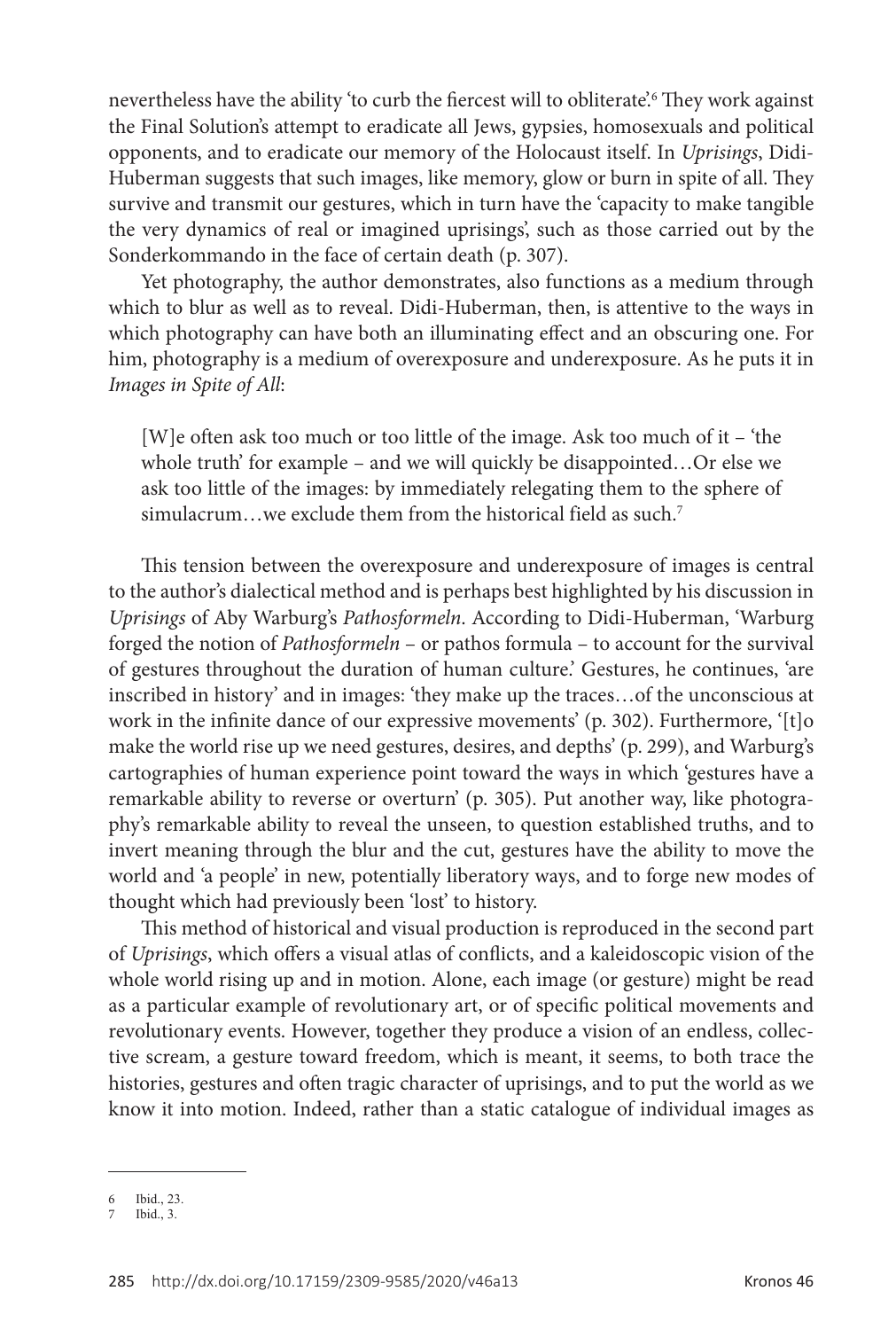I previously intimated, this second part of the publication is, much like Warburg's *Pathosformeln*, meant to *move* the viewer, and as Styn de Cauwer puts it in his review of Didi-Huberman's work, to 'transmit desires by means of gestures'.<sup>8</sup>

There is a lot more to say about *Uprisings*' visual atlas of conflicts and the gesture, to which I will return below. But perhaps the last word in this part of the review should go to one of Didi-Huberman's main interlocutors, Walter Benjamin, whose thought and work frequently punctuate the pages of *Uprisings*. Like Bataille, Benjamin was acutely aware of the ways in which an uprising (and the image) could produce fissures through time and space and illuminate a sense of history and futurity as an open horizon, endless and full of possibility (both violent and potentially liberatory). And this, it seems, is the principle force that propels *Uprisings* and Didi-Huberman's understanding of history, aesthetics and political struggle, one that is best described through Benjamin's notion of the destructive character:

The destructive character has the consciousness of historical man, whose deepest emotion is an insuperable mistrust of the course of things and a readiness at all times to recognize that everything can go wrong…The destructive character sees nothing permanent…But for this reason he sees ways everywhere…Because he sees ways everywhere, he always stands at the crossroads. (p. 309)

### **Future Uprisings: The Gestures and Debt that We Carry**

Finally, *Uprisings* is a text that finds hope and solidarity in and with future struggles yet to come. In this sense, it is as much a gesture toward future uprisings as it is a historical account of past ones. As Didi-Huberman insists, 'the uprising is a gesture without end' (p. 17), one that is repeated and 'finished', endlessly, by successive generations.

At this point I want to turn briefly to Chris Marker's *Le fond de l'air est rouge*, which forms much of the ground for Didi-Huberman's meditation on the gesture. In this film, Marker creates a timeless global uprising through the juxtaposition of footage from different times and spaces. By splicing scenes from Eisenstein's *Battleship Potemkin* (a 1925 film about the 1905 uprising in Odessa) with footage of twentieth-century uprisings in the US, Europe and elsewhere, the opening scenes of *Le fond de l'air est rouge* work to scatter 'struggles to every point of the globe, and to every moment of history, as though to give the multiple image of a *whole world rising up*' (p. 292, emphasis in the original).

According to Didi-Huberman, this montage effect produces 'a profound solidarity that links the subjects with their mourning and their desires; but which also joins the times themselves with their interposed images' (p. 290). Importantly, this cinematic interposing of the times and images best elaborates the author's thinking

<sup>8</sup> S. de Cauwer, 'Searching for Fireflies: Pathos and Imagination in the Theories of Georges Didi-Huberman', *Angelaki*, 23, 4, 2018, 134, doi: 10.1080/0969725X.2018.1497285.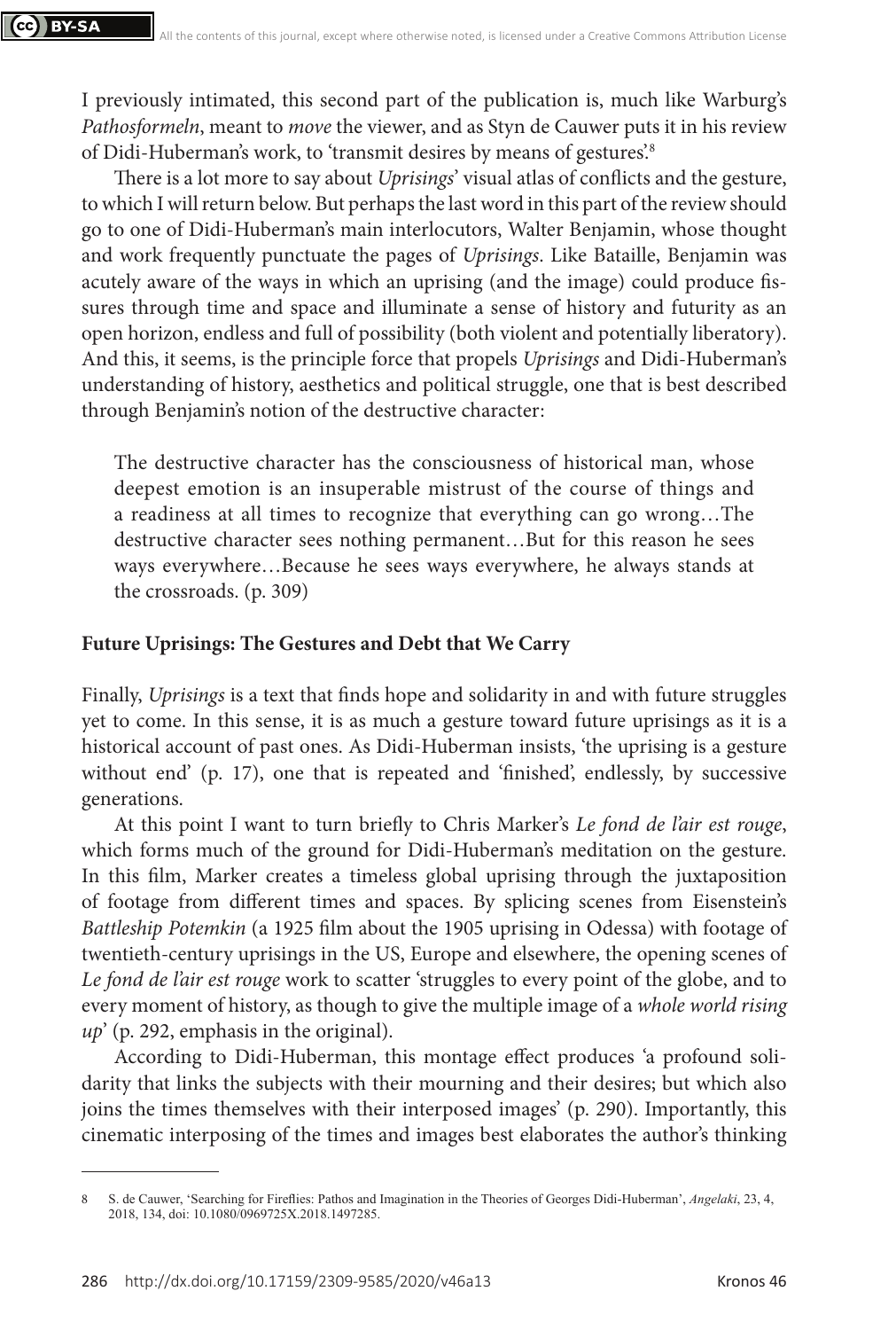on the gesture, which situates gestures – traced through the history of images and cinema – as fundamentally political. Put another way, far from being concerned with the iconographic, the symbolic and the purely aesthetic, Didi-Huberman is interested in the political and historical dimension of our gestures toward freedom and justice, our 'fundamental pathos' as Patricia Hayes puts it.9 Didi-Huberman's concern with images, then, is to work against the idea of images as static representations of a frozen moment in time, to reinvigorate them with a sense of dynamic historicity – to see them, like a film, as 'movement-images' in Deleuzian terms – and to trace this fundamental pathos through the history of our collective gestures toward freedom and justice. For Didi-Huberman, the importance of Marker's *Le fond de l'air est rouge*  is found in its ability to illuminate the dynamic and historical aspect of our desires. As Giorgio Agamben puts it in 'Notes on Gesture': 'Cinema leads images back to the homeland of gesture…The duty of the director is to introduce into this dream the element of awakening.'10

And this brings us to the global South, which is largely absent from *Uprisings*, but nevertheless marks its pages with its own gestures and histories of struggle. If, as Didi-Huberman argues about *Le fond de l'air est rouge*, 'a gesture filmed in 1925 [for *Battleship Potemkin*] could "finish the gesture of the woman of Charone" in 1962' (p. 290), then it could also be seen as 'finishing' the gesture of Mgcineni Noki, who was among 34 miners killed by the South African police force at Marikana on 16 August 2012. Conversely, Noki's raised fist, which along with the green blanket that he wore during the Marikana uprising has become a sign of defiance in South Africa today, could be seen as finishing the gesture of the Black Panthers in 1960, the Black Lives Matter Movement today, and of the first fist raised in defiance against colonialism and the apartheid regime. Using Didi-Huberman's reading of the gesture, Noki's raised fist is not merely a symbol of defiance. Rather, it links subjects with their objects of desire and 'finishes' again and again the gestures of past and future uprisings.

What I am proposing, finally, is to read *Uprisings* as a gesture of radical solidarity for the global South (for us to use) rather than a text about it. I say this because Didi-Huberman is not interested in representing or speaking for the global South and warns against the institutions and disciplines that attempt to do so. He is, instead, concerned with putting the gestures of 'a people', or of the past, to work today. Through this gesture of radical solidarity, then, *Uprisings* might serve as a means through which to both understand the continent's histories of uprising, rebellion and revolt, and provide a conceptual toolkit through which to anticipate future ones which are inevitably (and necessarily, according to Didi-Huberman) on the horizon.

As the contributions to this edition of *Kronos* demonstrate, the African continent has its own political, historical and aesthetic gestures. Perhaps the most recent is that carried out by an 'art collective of queer black and coloured activists from the

<sup>9</sup> P. Hayes, 'Photographic Publics and Photographic Desires in 1980s South Africa', *Photographies*, 10, 3, 2017, 319, doi: 10.1080/17540763.2017.1340736.

<sup>10</sup> G. Agamben, 'Notes on Gesture', in *Means without Ends: Notes on Politics*, V. Binetti and C. Casarino (trans.) (Minneapolis: University of Minnesota Press, 2000), 55.